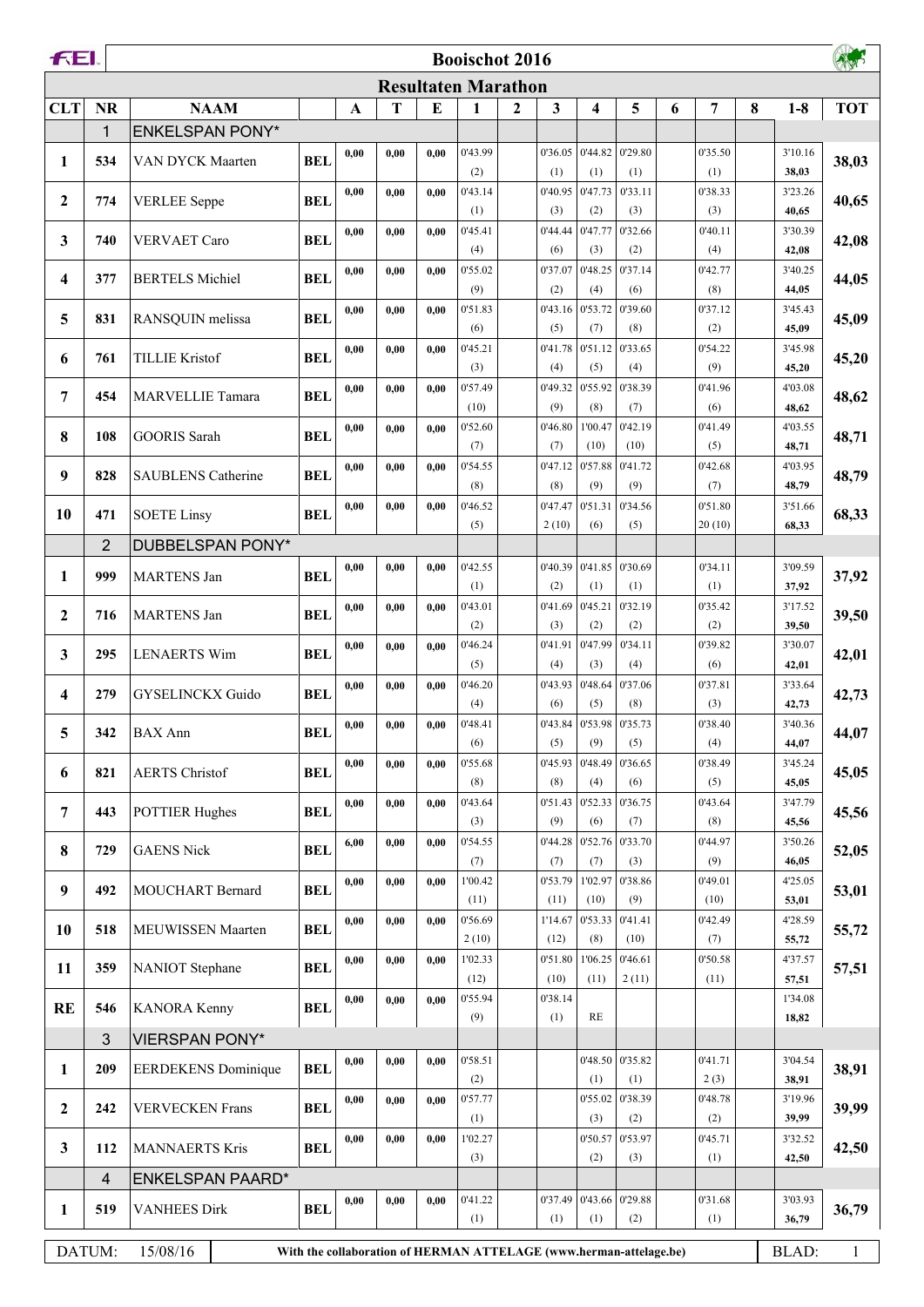| FEI.             |              | <b>Booischot 2016</b>     |            |      |                                                                    |              |                            |                |                   |                                                   |                   |                |                 |   |                  |            |
|------------------|--------------|---------------------------|------------|------|--------------------------------------------------------------------|--------------|----------------------------|----------------|-------------------|---------------------------------------------------|-------------------|----------------|-----------------|---|------------------|------------|
|                  |              |                           |            |      |                                                                    |              | <b>Resultaten Marathon</b> |                |                   |                                                   |                   |                |                 |   |                  |            |
| <b>CLT</b>       | <b>NR</b>    | <b>NAAM</b>               |            | A    | T                                                                  | E            | $\mathbf{1}$               | $\mathbf{2}$   | 3                 | 4                                                 | 5                 | 6              | 7               | 8 | $1-8$            | <b>TOT</b> |
| $\mathbf{2}$     | 392          | DE BRUYNE Gino            | <b>BEL</b> | 0,00 | 0,00                                                               | 0,00         | 0'49.72                    |                | 0'41.72           | 0'44.77                                           | 0'29.56           |                | 0'36.08         |   | 3'21.85          | 40,37      |
|                  |              |                           |            | 0,00 | 0,00                                                               | 0.00         | (5)<br>0'43.57             |                | (5)<br>0'38.77    | (2)<br>0'48.42                                    | (1)<br>0'37.06    |                | (2)<br>0'38.14  |   | 40,37<br>3'25.96 |            |
| 3                | 555          | <b>JANS</b> Frederik      | <b>BEL</b> |      |                                                                    |              | (2)                        |                | (2)               | (4)                                               | (5)               |                | (4)             |   | 41,19            | 41,19      |
| 4                | 464          | MEUWIS Jonathan           | <b>BEL</b> | 0,00 | 0,00                                                               | 0.00         | 0'45.66                    |                | 0'40.65           | 0'47.10                                           | 0'38.05           |                | 0'40.10         |   | 3'31.56          | 42,31      |
|                  |              |                           |            | 0,00 | 0,00                                                               | 0,00         | (3)<br>0'50.98             |                | (3)<br>0'43.28    | (3)<br>0'48.81                                    | (6)<br>0'35.52    |                | (6)<br>0'36.55  |   | 42,31<br>3'35.14 |            |
| 5                | 564          | <b>BAGUETTE Melanie</b>   | <b>BEL</b> |      |                                                                    |              | (6)                        |                | (6)               | (6)                                               | (3)               |                | (3)             |   | 43,03            | 43,03      |
| 6                | 123          | <b>BOLLAERTS Ludo</b>     | <b>BEL</b> | 0,00 | 0,00                                                               | 0.00         | 0'48.02                    |                | 0'41.26           | 0'48.56                                           | 0'36.49           |                | 0'39.40         |   | 3'33.73          | 43,75      |
|                  |              |                           |            | 0,00 | 0,00                                                               | 1.00<br>0,00 | (4)<br>1'08.18             |                | (4)<br>1'01.17    | (5)<br>1'15.07                                    | (4)<br>0'47.90    |                | (5)<br>0'53.05  |   | 42,75<br>5'05.37 |            |
| 7                | 384          | <b>DEPRE</b> Frederic     | <b>BEL</b> |      |                                                                    |              | (8)                        |                | (8)               | (8)                                               | (7)               |                | (7)             |   | 61,07            | 61,07      |
| 8                | 175          | VAN COILLIE Bram          | <b>BEL</b> | 0.00 | 0,00                                                               | 0.00         | 1'08.14                    |                | 0'54.63           | 1'03.91                                           | 0'54.47           |                | 1'05.58         |   | 5'06.73          | 61,35      |
|                  |              |                           |            |      |                                                                    |              | (7)                        |                | (7)               | (7)                                               | (8)               |                | (8)             |   | 61,35            |            |
|                  | 5            | <b>DUBBELSPAN PAARD*</b>  |            | 0,00 | 0,00                                                               | 0.00         | 0'58.68                    |                |                   | $0'58.50$   $0'41.40$   $0'39.10$                 |                   |                | 1'05.81         |   | 4'23.49          |            |
| 1                | 790          | DE BRABANDER Bert         | <b>BEL</b> |      |                                                                    |              | (1)                        |                | (2)               | (1)                                               | (1)               |                | (2)             |   | 52,70            | 52,70      |
| $\mathbf{2}$     | 676          | <b>BAGUETTE Marc</b>      | <b>BEL</b> | 0,00 | 0,00                                                               | 0,00         | 1'16.18                    |                | 0'57.50           | 1'02.29                                           | 0'47.31           |                | 0'51.87         |   | 4'55.15          | 59,03      |
|                  |              |                           |            | 0,00 | 0,00                                                               | 0,00         | (2)                        |                | (1)               | (2)                                               | (2)               |                | (1)             |   | 59,03            |            |
| <b>RE</b>        | 516          | <b>MERCKEN Jan</b>        | <b>BEL</b> | RE   |                                                                    |              |                            |                |                   |                                                   |                   |                |                 |   | 0,00             |            |
|                  | 9            | ENKELSPAN TREKPAARD*      |            |      |                                                                    |              |                            |                |                   |                                                   |                   |                |                 |   |                  |            |
| 1                | 834          | <b>COIBION</b> Emmanuelle | <b>BEL</b> | 0,00 | 0,00                                                               | 0,00         | 0'47.09                    |                | 0'53.61           |                                                   | $0'52.99$ 0'33.60 |                | 0'43.70         |   | 3'50.99          | 46,20      |
|                  |              |                           |            | 0,00 | 0,00                                                               | 0,00         | (1)<br>0'52.03             |                | (3)<br>0'44.14    | (2)<br>0'50.65                                    | (1)<br>0'40.13    |                | (1)<br>0'46.56  |   | 46,20<br>3'53.51 |            |
| $\mathbf{2}$     | 441          | <b>CLERINX Sofie</b>      | <b>BEL</b> |      |                                                                    |              | (2)                        |                | (1)               | (1)                                               | (3)               |                | (3)             |   | 46,70            | 46,70      |
| 3                | 724          | THIJS Luc                 | <b>BEL</b> | 0,00 | 0,00                                                               | 0,00         | 0'53.62                    |                | 0'51.29           | 0'54.27                                           | 0'39.33           |                | 0'45.87         |   | 4'04.38          | 48,88      |
|                  |              |                           |            |      |                                                                    |              | (4)                        |                | (2)               | (3)                                               | (2)               |                | (2)             |   | 48,88            |            |
| 4                | 599          | <b>HOUBEN</b> Frank       | <b>BEL</b> | 0,00 | 0,00                                                               | 0,00         | 0'53.45<br>(3)             |                | 1'16.14<br>(4)    | 0'55.66<br>(4)                                    | 0'48.90<br>2(4)   |                | 1'17.50<br>(4)  |   | 5'11.65<br>64,33 | 64,33      |
|                  | $\mathsf{C}$ | <b>BENJAMINS</b>          |            |      |                                                                    |              |                            |                |                   |                                                   |                   |                |                 |   |                  |            |
| 1                | 814          | <b>TILLIE Kyra</b>        | <b>BEL</b> | 0,00 | 0.00                                                               | 0.00         |                            |                |                   |                                                   |                   |                |                 |   |                  |            |
|                  | $\mathsf{D}$ | <b>CHILDREN</b>           |            |      |                                                                    |              |                            |                |                   |                                                   |                   |                |                 |   | 0,00             |            |
|                  |              |                           |            | 0,00 | 0,00                                                               | 0,00         |                            |                | $0'47.00$ 0'43.41 |                                                   |                   |                | 0'39.63 0'36.47 |   | 2'46.51          |            |
| 1                | 462          | <b>HUYS</b> Lisa          | <b>BEL</b> |      |                                                                    |              |                            | (2)            | 2(3)              |                                                   |                   | (1)            | (1)             |   | 35,30            | 35,30      |
| $\boldsymbol{2}$ | 381          | NANIOT Océane             | <b>BEL</b> | 0,00 | 0,00                                                               | 0.00         |                            | 0'42.30        | 0'46.27           |                                                   |                   | 0'45.98        | 0'40.74         |   | 2'55.29          | 37,06      |
|                  |              |                           |            | 0,00 | 0,00                                                               | 0,00         |                            | (1)<br>0'55.05 | (1)<br>0'50.25    |                                                   |                   | (2)<br>0'49.06 | 2(5)<br>0'47.40 |   | 37,06<br>3'21.76 |            |
| 3                | 1            | <b>VANHEE Maité</b>       | <b>BEL</b> |      |                                                                    |              |                            | (3)            | 2(4)              |                                                   |                   | (4)            | (3)             |   | 42,35            | 42,35      |
| 4                | 498          | <b>VANHEE Maya</b>        | <b>BEL</b> | 0,00 | 0,00                                                               | 0,00         |                            | 1'12.59        | 0'48.03           |                                                   |                   | 0'49.03        | 0'45.34         |   | 3'34.99          | 43,00      |
|                  |              |                           |            | 0,00 | 0.00                                                               | 0.00         |                            | (5)<br>1'00.58 | (2)<br>1'07.72    |                                                   |                   | (3)<br>0'55.08 | (2)<br>0'50.22  |   | 43,00<br>3'53.60 |            |
| 5                | 812          | VANGOIDSENHOVEN Elle BEL  |            |      |                                                                    |              |                            | (4)            | (5)               |                                                   |                   | (5)            | (4)             |   | 46,72            | 46,72      |
|                  | E            | <b>JUNIORS</b>            |            |      |                                                                    |              |                            |                |                   |                                                   |                   |                |                 |   |                  |            |
| 1                | 770          | HUYS Jana                 | <b>BEL</b> | 0,00 | 0.00                                                               | 0,00         |                            | 0'47.72        | 0'44.00           |                                                   |                   | 0'39.68        | 0'43.08         |   | 2'54.48          | 34,90      |
|                  | F            | <b>ENKELSPAN PONY **</b>  |            |      |                                                                    |              |                            | (1)            | (1)               |                                                   |                   | (1)            | (1)             |   | 34,90            |            |
|                  |              |                           |            | 0,00 | 0,00                                                               | 0.00         | 0'49.86                    |                |                   | $0'45.51$ $0'41.92$ $0'41.90$ $0'31.33$ $0'42.28$ |                   |                | 0'38.27         |   | 4'51.07          |            |
| 1                | 569          | DUFOSSEZ Eline            | <b>BEL</b> |      |                                                                    |              | (3)                        | (1)            | (1)               | (2)                                               | (2)               | (2)            | (2)             |   | 58,21            | 58,21      |
| $\boldsymbol{2}$ | 302          | VAN DEN BERGH Rudi        | <b>BEL</b> | 0,00 | 0,00                                                               | 0.00         | 0'45.97                    | 0'45.66        | 0'47.62           | 0'45.03                                           | 0'31.74           | 0'46.57        | 0'35.99         |   | 4'58.58          | 59,72      |
|                  |              |                           |            | 0,00 | 0,00                                                               | 0.00         | (1)<br>0'48.61             | (2)<br>0'45.74 | (4)<br>0'45.15    | (5)<br>0'43.20                                    | (3)<br>0'33.68    | (5)<br>0'43.53 | (1)<br>0'45.02  |   | 59,72<br>5'04.93 |            |
| 3                | 371          | <b>MAENE</b> Marnix       | <b>BEL</b> |      |                                                                    |              | (2)                        | (3)            | (3)               | (3)                                               | (4)               | (3)            | (4)             |   | 60,99            | 60,99      |
| 4                | 324          | <b>PALLEN Sebastien</b>   | <b>BEL</b> | 0,00 | 0.00                                                               | 0,00         | 1'19.65                    | 0'46.79        | 0'44.91           | 0'40.79                                           | 0'29.56           | 0'41.85        | 0'45.43         |   | 5'28.98          | 65,80      |
|                  |              |                           |            |      |                                                                    |              | (5)                        | (4)            | (2)               | (1)                                               | (1)               | (1)            | (5)             |   | 65,80            |            |
|                  | DATUM:       | 15/08/16                  |            |      | With the collaboration of HERMAN ATTELAGE (www.herman-attelage.be) |              |                            |                |                   |                                                   |                   |                |                 |   | BLAD:            | 2          |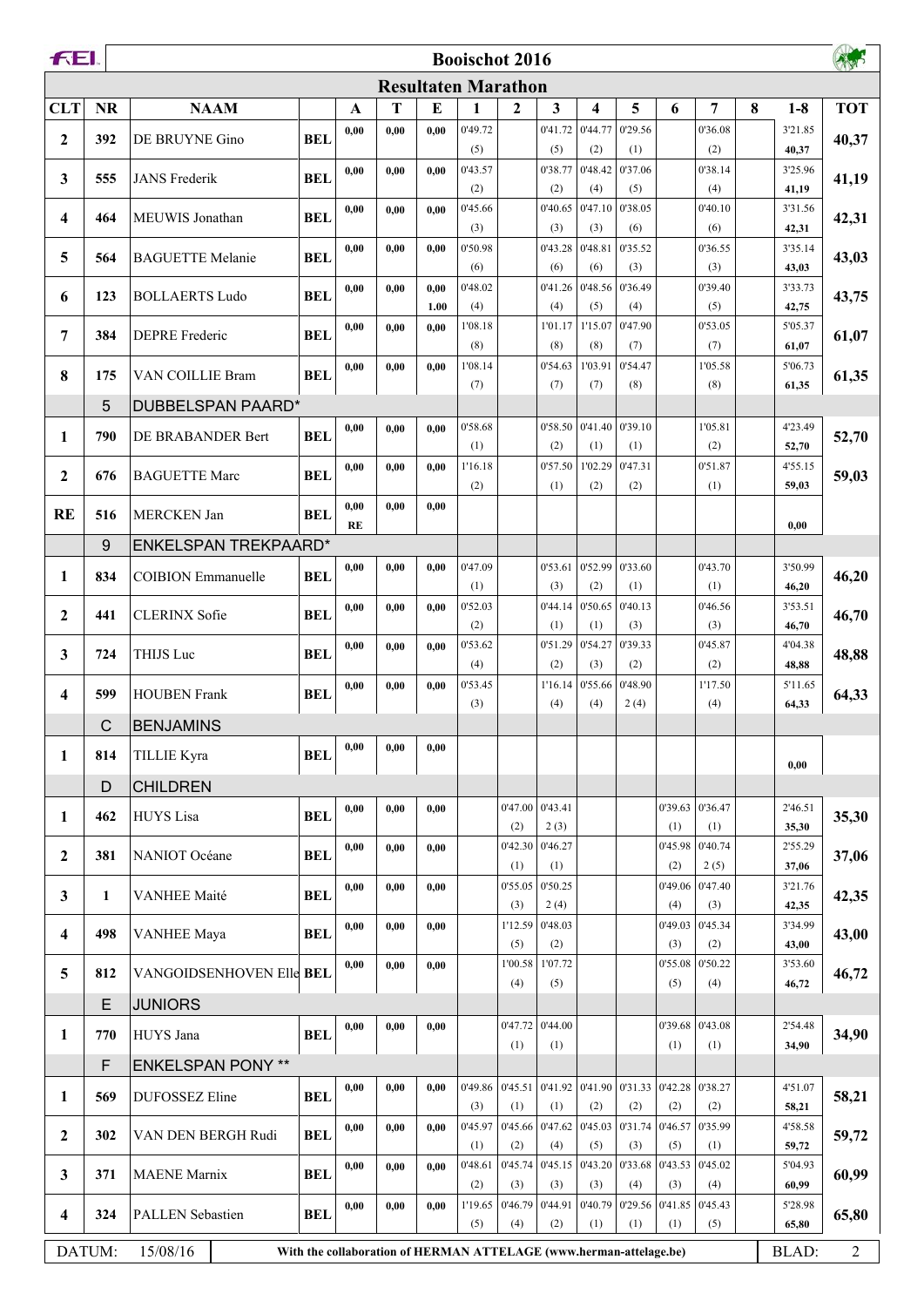| FEI.                    | <b>Booischot 2016</b> |                              |            |              |      |      |                            |                          |                 |                                       |                                                                 |                                  |                 |   |                  |            |  |  |
|-------------------------|-----------------------|------------------------------|------------|--------------|------|------|----------------------------|--------------------------|-----------------|---------------------------------------|-----------------------------------------------------------------|----------------------------------|-----------------|---|------------------|------------|--|--|
|                         |                       |                              |            |              |      |      | <b>Resultaten Marathon</b> |                          |                 |                                       |                                                                 |                                  |                 |   |                  |            |  |  |
| <b>CLT</b>              | <b>NR</b>             | <b>NAAM</b>                  |            | $\mathbf{A}$ | T    | E    | 1                          | $\mathbf{2}$             | 3               | 4                                     | 5                                                               | 6                                | 7               | 8 | $1-8$            | <b>TOT</b> |  |  |
| 5                       | 369                   | DE WANDEL Karel              | <b>BEL</b> | 0,00         | 0,00 | 0.00 | 0'54.86                    | 0'50.66                  | 0'49.97         | 0'44.94                               | 0'40.27                                                         | 0'44.18                          | 0'44.40         |   | 5'29.28          | 65,86      |  |  |
|                         | G                     | <b>DUBBELSPAN PONY **</b>    |            |              |      |      | (4)                        | (5)                      | (5)             | (4)                                   | (5)                                                             | (4)                              | (3)             |   | 65,86            |            |  |  |
|                         |                       |                              |            | 0,00         | 0,00 | 0.00 | 0'50.65                    | 0'53.22                  | 0'51.61         | 0'43.46                               | 0'32.69                                                         | 0'48.74                          | 0'44.78         |   | 5'25.15          |            |  |  |
| 1                       | 496                   | <b>VANHEE Wenny</b>          | <b>BEL</b> |              |      |      | (1)                        | (1)                      | (3)             | (1)                                   | (4)                                                             | (4)                              | (2)             |   | 65,03            | 65,03      |  |  |
| $\mathbf{2}$            | 376                   | <b>CALLEBAUT Eric</b>        | <b>BEL</b> | 0,00         | 0,00 | 0.00 | 0'53.45<br>(3)             | 0'53.97<br>(2)           | 0'50.34<br>(2)  | 0'43.99<br>(2)                        | 0'31.15<br>(2)                                                  | 0'43.51<br>(1)                   | 0'41.46<br>2(4) |   | 5'17.87          | 65,57      |  |  |
|                         |                       |                              |            | 0,00         | 0,00 | 0.00 | 0'56.10                    | 1'00.58                  | 0'51.74         | 0'45.53                               | 0'32.68                                                         | 0'45.57                          | 0'49.99         |   | 65,57<br>5'42.19 |            |  |  |
| $\mathbf{3}$            | 325                   | <b>VERHAEGE Johan</b>        | <b>BEL</b> |              |      |      | (4)                        | (3)                      | 2(4)            | (3)                                   | (3)                                                             | (3)                              | (3)             |   | 70,44            | 70,44      |  |  |
| 4                       | 272                   | VAN DER SPEETEN Marc         | <b>BEL</b> | 0,00         | 0,00 | 0.00 | 0'51.85                    | 0'51.49                  | 0'44.02         | 0'46.25                               | 0'30.63                                                         | 0'43.80                          | 0'40.55         |   | 5'08.59          | 81,72      |  |  |
|                         |                       |                              |            | 0,00         | 0,00 | 0.00 | (2)<br>1'07.38             | 20(5)<br>1'04.52         | (1)<br>1'05.81  | (4)<br>1'03.42                        | (1)<br>0'39.64                                                  | (2)<br>1'00.48                   | (1)<br>0'58.05  |   | 81,72<br>6'59.30 |            |  |  |
| 5                       | 119                   | <b>WATKINS</b> Sally-anne    | <b>GBR</b> |              |      |      | (5)                        | (4)                      | (5)             | (5)                                   | (5)                                                             | (5)                              | (5)             |   | 83,86            | 83,86      |  |  |
|                         | H                     | <b>VIERSPAN PONY **</b>      |            |              |      |      |                            |                          |                 |                                       |                                                                 |                                  |                 |   |                  |            |  |  |
| 1                       | 327                   | VAN DYCK Thomas              | <b>BEL</b> | 0,00         | 0,00 | 0,00 | 1'12.25                    | 1'10.17                  |                 |                                       | $\vert$ 0'55.70 $\vert$ 0'51.54 $\vert$ 0'38.78 $\vert$ 0'54.94 |                                  | 0'49.27         |   | 6'32.65          | 82,53      |  |  |
|                         |                       |                              |            | 0,00         | 0,00 | 0.00 | 4(2)<br>1'08.56            | (2)<br>1'02.29           | (1)<br>1'05.75  | (2)<br>0'48.67                        | (1)<br>0'39.65                                                  | (2)<br>0'54.78                   | (1)<br>1'03.84  |   | 82,53<br>6'43.54 |            |  |  |
| $\boldsymbol{2}$        | 408                   | <b>VERDRONCKEN Bart</b>      | <b>BER</b> |              |      |      | 2(1)                       | (1)                      | (2)             | (1)                                   | (2)                                                             | (1)                              | (2)             |   | 82,71            | 82,71      |  |  |
|                         | $\mathsf{I}$          | <b>ENKELSPAN PAARD**</b>     |            |              |      |      |                            |                          |                 |                                       |                                                                 |                                  |                 |   |                  |            |  |  |
| 1                       | 638                   | <b>MALHERBES Louis Marie</b> | <b>BEL</b> | 0,00         | 0,00 | 0.00 | 0'51.92                    | 0'53.21                  | 0'50.89         | 0'45.92                               | 0'35.52                                                         | 0'43.79                          | 0'42.87         |   | 5'24.12          | 64,82      |  |  |
|                         |                       |                              |            | 0,00         | 0,00 | 0.00 | (1)<br>0'56.22             | (3)<br>0'51.99           | (3)<br>0'58.67  | (1)<br>0'49.86                        | (1)<br>0'38.31                                                  | (1)<br>0'49.37                   | (1)<br>0'46.74  |   | 64,82<br>5'51.16 |            |  |  |
| $\mathbf{2}$            | 102                   | <b>COLLETTE Guy</b>          | <b>BEL</b> |              |      |      | (2)                        | (2)                      | (6)             | (4)                                   | (3)                                                             | (3)                              | (4)             |   | 70,23            | 70,23      |  |  |
| 3                       | 180                   | PHILIPPOT Laure              | <b>BEL</b> | 0,00         | 0,00 | 0,00 | 1'00.57                    | 0'59.25                  | 0'57.33         | 0'51.35                               | 0'35.85                                                         | 0'49.90                          | 0'44.27         |   | 5'58.52          | 71,70      |  |  |
|                         |                       |                              |            | 0,00         |      |      | (5)<br>1'06.09             | (5)<br>0'54.46           | (5)<br>0'48.67  | (5)<br>0'47.81                        | (2)<br>0'34.10                                                  | (4)<br>0'48.18                   | (3)<br>0'42.90  |   | 71,70<br>5'42.21 |            |  |  |
| $\overline{\mathbf{4}}$ | 246                   | <b>WYNANTS Andre</b>         | <b>BEL</b> |              | 0,00 | 0.00 | 2(6)                       | (4)                      | (1)             | (2)                                   | 2(6)                                                            | (2)                              | (2)             |   | 72,44            | 72,44      |  |  |
| 5                       | 733                   | <b>RENAER Mario</b>          | <b>BEL</b> | 0,00         | 0,00 | 0.00 | 1'00.44                    | 1'01.36                  | 0'55.94         | 0'52.53                               | 0'38.61                                                         | 0'52.18                          | 0'50.87         |   | 6'11.93          | 74,39      |  |  |
|                         |                       |                              |            |              |      |      | (4)                        | (6)                      | (4)             | (7)                                   | (4)                                                             | (5)                              | (5)             |   | 74,39            |            |  |  |
| 6                       | 138                   | <b>TILMAN</b> Pierre         | <b>BEL</b> | 0,00         | 0,00 | 0.00 | 2'17.73<br>(7)             | 1'11.49<br>(7)           | 1'01.95<br>(7)  | 0'52.22<br>(6)                        | 0'40.92<br>(5)                                                  | 0'54.52<br>(6)                   | 0'57.24<br>(6)  |   | 7'56.07<br>95,21 | 95,21      |  |  |
| <b>RE</b>               | 596                   |                              | <b>BEL</b> | 0,00         | 0,00 | 0.00 |                            |                          |                 | 0'48.50   0'50.25   0'49.34   0'49.26 |                                                                 |                                  |                 |   | 3'17.35          |            |  |  |
|                         |                       | <b>TRENKER Rodolphe</b>      |            |              |      | RE   | 2(3)                       | (1)                      | (2)             | (3)                                   | <b>RE</b>                                                       |                                  |                 |   | 41,47            |            |  |  |
|                         | J                     | DUBBELSPAN PAARD **          |            |              |      |      |                            |                          |                 |                                       |                                                                 |                                  |                 |   |                  |            |  |  |
| 1                       | 290                   | PONCELET Valere              | <b>BEL</b> | 0,00         | 0,00 | 0.00 | (1)                        | $0'46.59$ 0'59.62<br>(1) | (1)             | 0'46.33 0'41.99 <br>(1)               | (1)                                                             | $0'29.82$ 0'42.00 0'39.62<br>(1) | (1)             |   | 5'05.97<br>61,19 | 61,19      |  |  |
|                         |                       |                              |            | 0,00         | 0,00 | 0.00 | 1'02.85                    | 1'01.31                  | 0'53.54         | 0'47.13                               | 0'33.91                                                         | 0'55.79                          | 0'45.46         |   | 5'59.99          |            |  |  |
| $\mathbf{2}$            | 602                   | <b>HEYLEN Wim</b>            | <b>BEL</b> |              |      |      | (5)                        | (3)                      | (3)             | (2)                                   | (2)                                                             | (6)                              | (3)             |   | 72,00            | 72,00      |  |  |
| $\mathbf{3}$            | 256                   | VERCRUYSSEN Roger            | <b>BEL</b> | 0,00         | 0,00 | 0,00 | 1'08.26<br>(6)             | 1'01.29<br>(2)           | 0'51.75<br>(2)  | 0'50.53 <br>(3)                       | 0'34.31<br>(3)                                                  | 0'56.84<br>(7)                   | 0'44.46<br>(2)  |   | 6'07.44<br>73,49 | 73,49      |  |  |
|                         |                       |                              |            | 0,00         | 0,00 | 0,00 | 1'02.69                    | 1'02.31                  | 0'55.12         | 0'52.62                               | 0'40.67                                                         | 0'53.54                          | 0'54.37         |   | 6'21.32          |            |  |  |
| 4                       | 484                   | <b>HUYS Dirk</b>             | <b>BEL</b> |              |      |      | (4)                        | (4)                      | (4)             | (4)                                   | (7)                                                             | (5)                              | (6)             |   | 76,26            | 76,26      |  |  |
| 5                       | 533                   | <b>STUYCK</b> Sven           | <b>BEL</b> | 0,00         | 0,00 | 0.00 | 1'02.19                    | 1'11.92                  | 1'00.78         | 0'56.98                               | 0'35.19                                                         | 0'49.41                          | 0'46.05         |   | 6'22.52          | 76,50      |  |  |
|                         |                       |                              |            | 0,00         | 0,00 | 0.00 | (3)<br>1'08.87             | (8)<br>1'11.24           | (6)<br> 0'59.29 | (7)<br>0'54.25                        | (4)<br>0'37.12                                                  | (2)<br>0'52.47                   | (4)<br>0'57.96  |   | 76,50<br>6'41.20 |            |  |  |
| 6                       | 796                   | <b>LOUESSE</b> Etienne       | <b>BEL</b> |              |      |      | 2(9)                       | (7)                      | (5)             | (5)                                   | (6)                                                             | (4)                              | (7)             |   | 82,24            | 82,24      |  |  |
| $\overline{7}$          | 665                   | <b>BOLAND</b> Xavier         | <b>BEL</b> | 0,00         | 0,00 | 0.00 | 1'10.55                    | 1'03.17                  | 1'14.14         | 1'00.61                               | 0'47.20                                                         | 1'03.29                          | 1'00.02         |   | 7'18.98          | 87,80      |  |  |
|                         |                       |                              |            | 0,00         | 0,00 | 0,00 | (7)<br>1'10.78             | (5)<br>1'23.61           | (8)<br>1'15.21  | (8)<br>0'56.63                        | (9)<br>0'43.11                                                  | (9)<br>0'59.59                   | (8)<br>1'00.21  |   | 87,80<br>7'29.14 |            |  |  |
| 8                       | 476                   | <b>FAVEERE</b> Joris         | <b>BEL</b> |              |      |      | (8)                        | (9)                      | (9)             | (6)                                   | (8)                                                             | (8)                              | (9)             |   | 89,83            | 89,83      |  |  |
| 9                       | 601                   | <b>VERHOEFF Karin</b>        | <b>BEL</b> | 0,00         | 0,00 | 0,00 | 1'01.97                    | 1'10.75                  | 1'03.01         | 1'15.06                               | 0'36.84                                                         | 0'51.50                          | 0'47.68         |   | 6'46.81          | 101,36     |  |  |
|                         |                       |                              |            |              |      |      | (2)                        | (6)                      | (7)             | 20(9)                                 | (5)                                                             | (3)                              | (5)             |   | 101,36           |            |  |  |
| <b>RE</b>               | 509                   | <b>OOSTERLIJNCK Ruben</b>    | <b>BEL</b> | 0,00<br>RE   | 0,00 | 0,00 |                            |                          |                 |                                       |                                                                 |                                  |                 |   | 0,00             |            |  |  |
|                         | K                     | <b>VIERSPAN PAARD**</b>      |            |              |      |      |                            |                          |                 |                                       |                                                                 |                                  |                 |   |                  |            |  |  |